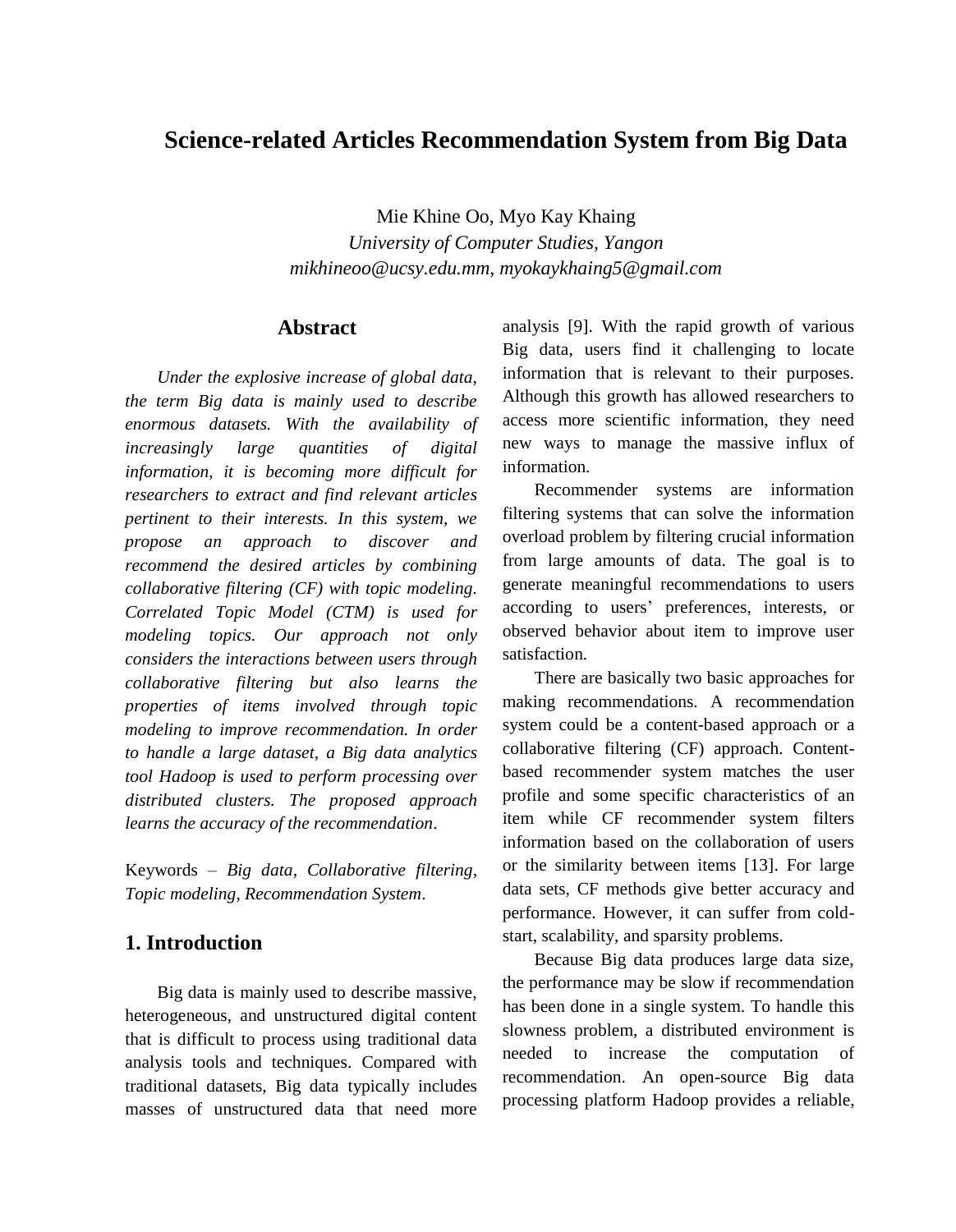scalable, and manageable distributed environment. Hadoop provides distributed processing in less amounts of time by processing MapReduce implementation [5]. Therefore, the proposed system has been modeled on Hadoop platform. The purpose of this paper is to alleviate the CF problems, to develop a collaborative filtering recommender model, and to perform parallel computation to deal with Big data using Hadoop.

The main contribution of this paper is proposing a Big data recommendation system that can able to recommend unseen and latent articles to the user by the use of correlated topic modeling. Another contribution is item-based collaborative filtering model on increasing volume of Big data that can able to perform online recommendation system within acceptable response time.

The rest of the paper has been arranged in different sections. Section 2 describes the related researches in this area. In section 3, we defines about Big data, and its characteristics, and challenges that are now facing. Section 4 explains about the background theory. Section 5 presents the brief description of the proposed approach for Big data on Hadoop platform. Then section 6 focus on conclusion and further extensions.

# **2. Related Works**

The most related works are the implementations of collaborative filtering (CF) algorithms used in recommendation systems in terms of Hadoop platform that utilizes MapReduce framework. Recommendation with Big data is still an ongoing research direction.

Zhao et al [16] proposed an implementation of user-based CF algorithm based on Hadoop. Their approach is scalable and showed that they take the improved performance. But the Hadoop platform cannot reduce the recommendation response time, and the calculation process of MapReduce is very resource-consuming.

Pandey et al [10] proposed a CF recommendation system which combines the results of user-based and item-based CF based on a threshold value. The system is modeled on Hadoop to solve the scalability problem. To perform CF on Hadoop, an open-source java library, Apache Mahout is used to enhance accuracy of the recommendation.

Vinodhini et al [15] proposed a hybrid recommendation system that recommend books to the user by combining the two approaches, CF and content-based filtering. They considered both the ratings of the user and the item's feature. The dataset used is Big data so that a Big data analysis tool Hadoop is used. They showed that the proposed system is reliable, fault tolerant, adaptive, and more accurate than existing recommender systems.

Recently there are few works have been done on topic modeling with Big data.

Hansmann et al [5] derived dimensions for Big data from existing definitions of Big data. These dimensions are validated and enriched with a two-step topic models. The first step validates the derived dimensions on all of the identified publications. The second step enriches the individual dimensions on dimension-specific publications. The results are assigned to a generic data analysis process to clarify the Big data research.

Chen et al [2] proposed a lifelong topic model (LTM) to automatically and dynamically mine the prior knowledge to generate more coherent topics in order to solve the problem of incoherent topics generation. The model can also be deal with Big data by dividing a Big dataset into a number of small datasets from multiple domains. The LTM can be implemented in MapReduce to get better topic quality and to reduce the execution time.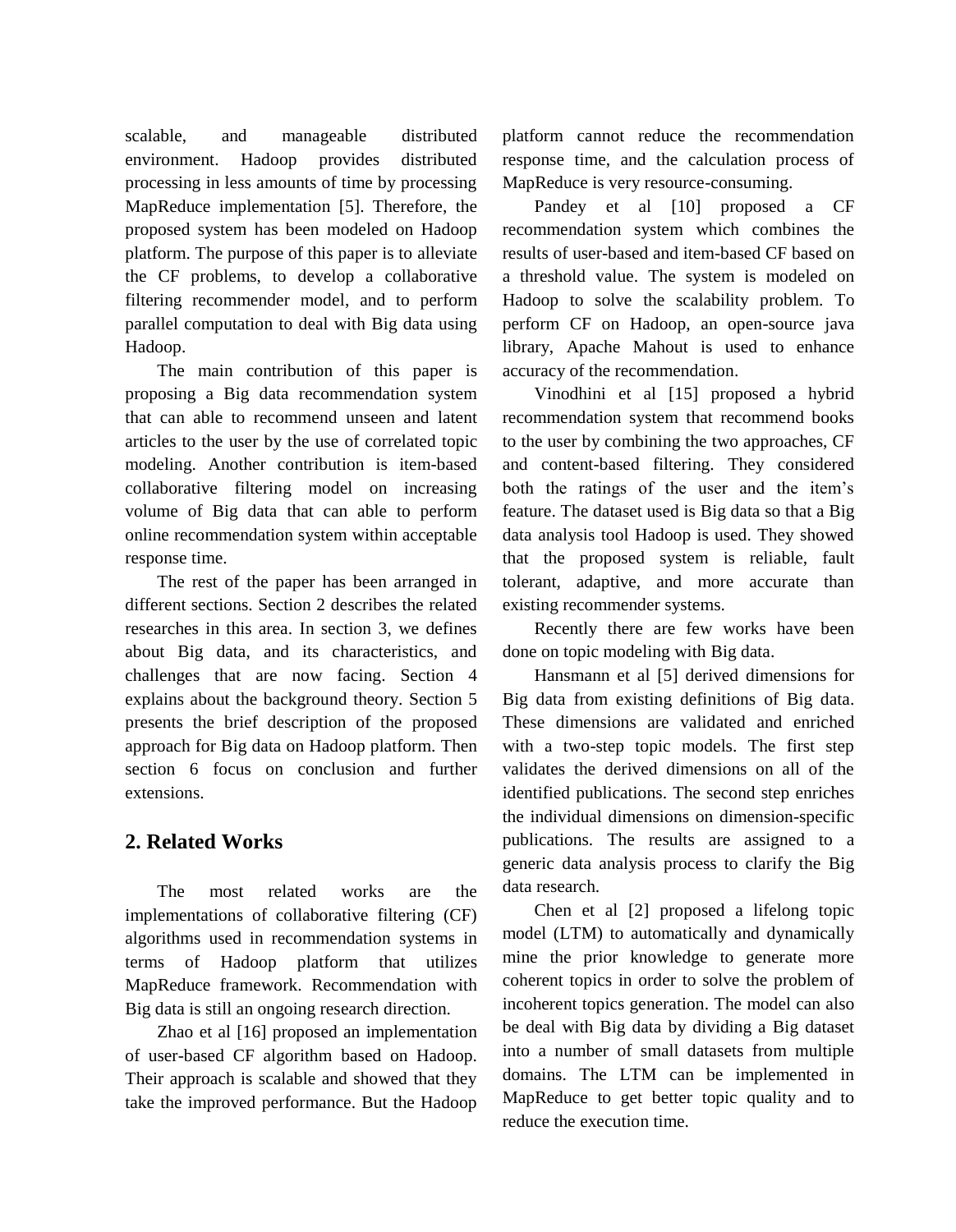# **3. Big Data**

Big data is a collection of data sets that is so large and complex that it becomes difficult to process using traditional data processing approaches. Big data comes from different sources and that data can be structured, semistructured, and unstructured. Structured data has formal schema and data model as well as similar formats and predefined lengths, and are generated by users or automatic data generators, including computers and sensors. Unstructured data does not have a predefined data model. Satellite images, videos, and social media data are examples of unstructured data. Semistructured data need not to have a predefined length or type, it lacks strict data model structure [17]. Many definitions are evolved for big data, for example, TechAmerica Foundation defines Big data as follows [14]:

"Big data is a term that describes large volumes of high velocity, complex and variable data that require advanced techniques and technologies to enable the capture, storage, distribution, management, and analysis of the information."

Similarly, O'Reilly defines Big data as [3]: "Big data is data that exceeds the processing capacity of conventional database systems. The data is huge and massive, moves at a very high speed, or does not fit the structures of existing database architectures. To gain value from these data, there must be an alternative way to process it."

### **3.1. Characteristics of Big Data**

Big data is described by using the following characteristics: Volume, Variety, Velocity, Veracity, and Value, or the five Vs [8].

• Volume refers to the size of the data set that is growing enormously. It is the vast amounts of data generated every second.

- Variety refers to the different formats and types of data that Big data can comprise. This data can be structured as well as unstructured.
- Velocity refers to the increasing speed (rate) how fast the data is generated and processed to meet the challenges of Big data. Big data processing can be batch, near-time, realtime, and streams.
- Veracity refers to the quality, understandability or trustworthiness of data, i.e., how much the data can be trusted when the reliability of its source is given.
- Value is the most important of Big data. It means a worth that a company can gain from employing Big data. The value lies in detailed analysis of given accurate data, and the information and insights it provides.

In [9], there are two more Vs to represent Big data.

- Variability refers to data whose structure changes constantly.
- Visualization is a way of presenting the data in a manner that's understandable and accessible. It is one of the challenges of Big data.

### **3.2. Issues & Challenges with Big Data**

There are many research challenges in the field of Big data. Nowadays, the development of information technology brings huge challenges to data acquisition, storage, management, and processing of the explosive growing Big data. The key challenges in the analytics of Big data are listed below [4] [12]:

- Distributed data source: Big data comprises various data sets which come from different sources, and has heterogeneity in data type, structure, and locations.
- Unstructured nature of data: Almost 80% of Big data are unstructured data, and therefore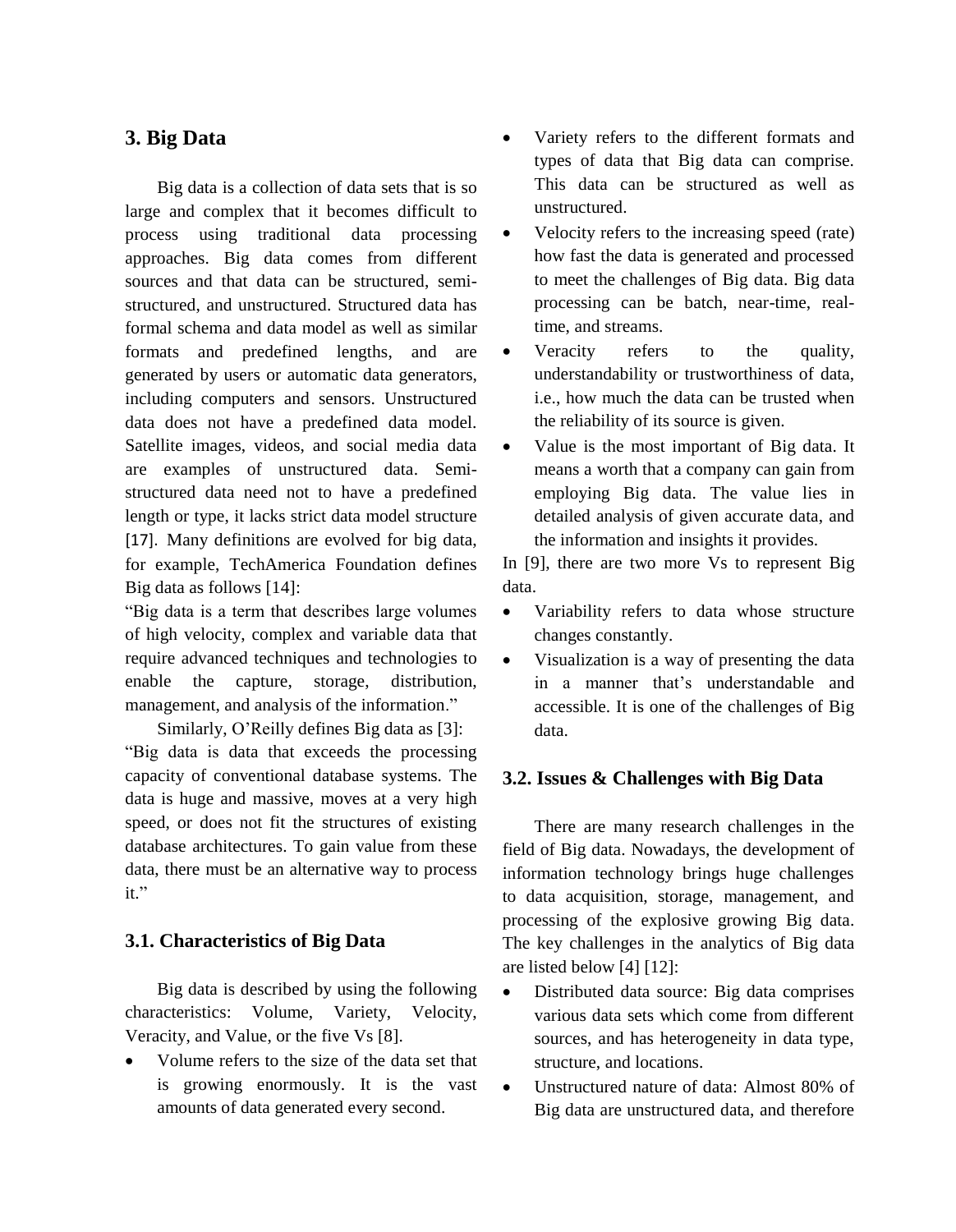this data is needed to transform to a proper structured data to make efficient processing.

- Time evolving data: Big data is changing constantly or increasing dramatically over time. So effective algorithms and methods are required to adapt with this time evolving data.
- Analytics architecture: The architecture of the analytics system should be able to perform a scalable and speedy processing, and respond with a timely manner.
- Data compression: Datasets can contain redundant data, and they take more space to store. To reduce the storage cost of the system, data compression is needed.
- Privacy: Handling sensitive and private data plays an important role in Big data. Suitable protection measures are required when transferring data between various sources.

### **4. Background Theory**

Today, there are huge amounts of online documents are available and easily accessed by online users. So it needs a better way to manage these online documents by using new techniques and tools that can automatically organize and search documents. This section gives the theory background of CTM and two types of CF.

### **4.1. Correlated Topic Model (CTM)**

Topic modeling techniques are used to find patterns of words in documents, and these documents are mixtures of topics, where a topic is a probability distribution over words [1]. The four methods of topic modeling are: Latent semantic analysis, Probabilistic latent semantic analysis, Latent Dirichlet Allocation (LDA), and Correlated topic model (CTM).

CTM builds on LDA model which assumes that the words of each document arise from a mixture of topics, each of which is a distribution over the vocabulary. A limitation of LDA is inability to model topic correlation because of independence assumption. CTM models the correlation between latent topics. Each document exhibits multiple topics in different proportions. The key of CTM is the logistic normal distribution. The logistic normal cannot conjugate to the multinomial, which adds complexity to the variational inference process. But it provides a more expressive document model and more robust to overfitting [6].

Specifically, the correlated topic model assumes that an *N*-word document arises from the following generative process. Given topic distributions for *K* topics  $\beta_{1:K}$ , a *K*-vector  $\mu$  and a *K*×*K* covariance matrix ∑:

- 1. Draw  $\eta_d$  | { $\mu$ ,  $\sum$ } ~ N( $\mu$ ,  $\sum$ ) where  $\eta_d$  is a natural parameterization of the multinomial for  $d^{\text{th}}$  document,  $\{\mu, \sum\}$  is a *K*-dimensional mean and covariance matrix, and  $N(\mu, \Sigma)$  is a *K-1* dimensional Normal distribution.
- 2. For  $n \in \{1,...,N_d\}$  where  $N_d$  is the number of words associated with document *d*,
	- a) Draw  $z_{d,n} | \eta_d$  from *Mult(f(* $\eta_d$ *))* where  $z_{d,n}$ is a topic assignment associated with  $n<sup>th</sup>$ word and  $d^{\text{th}}$  document.
	- b) Draw  $w_{d,n}$  | { $z_{d,n}, \beta_{1:K}$ } from  $Mult(\beta z_{d,n})$ where  $w_{d,n}$  is a  $n^{\text{th}}$  word in the  $d^{\text{th}}$ document.

Let  $f(\eta)$  maps a natural parameterization of the topic proportions to the mean parameterization,

$$
f(\eta) = \frac{\exp\{\eta\}}{\sum_{i} \exp\{\eta i\}}\tag{1}
$$

The CTM models the same type of data as LDA and only differs in the first step of the generative process.

### **4.2. Collaborative Filtering (CF)**

Collaborative filtering is a machine learning algorithm which is widely used for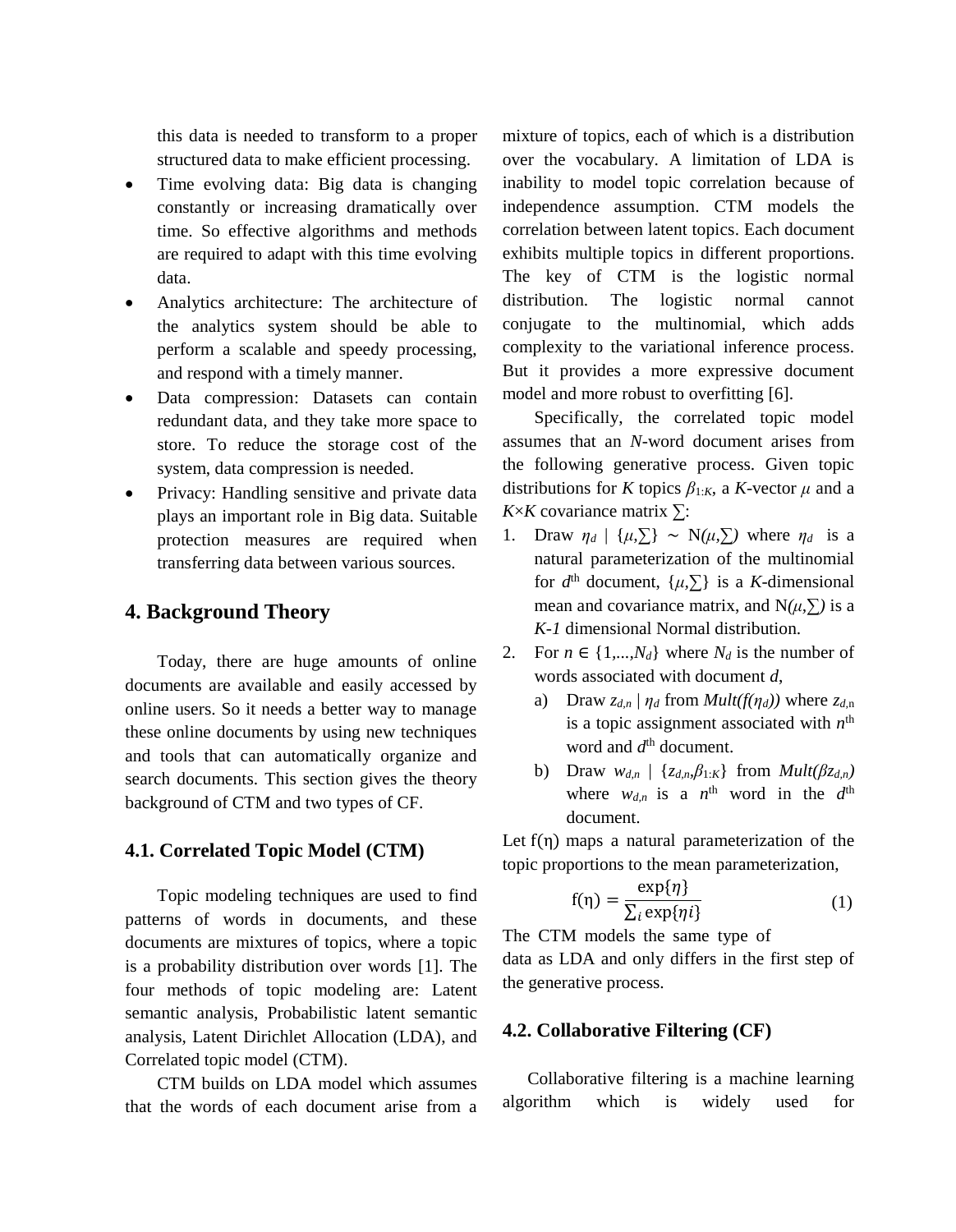recommendation purposes. A big problem of CF is the scalability problem, which occurs when the volume of the dataset is very large. In order to alleviate this problem, the CF algorithm is implemented on cloud computing platform [7].

CF technique works by building a database (user-item matrix) of preferences for items by users. It then matches the users with relevant interests by calculating similarities between them to make recommendations. Such users build a group called neighborhood. In such a way, a user gets recommendations to those items that he has not rated before but that were already positively rated by users in his neighborhood [13].

There are two types of CF techniques. [Memory-based CF](http://www.cs.carleton.edu/cs_comps/0607/recommend/recommender/memorybased.html) are not as fast and scalable as model-based CF especially in processing very large datasets. Memory-based algorithms use the whole dataset to compute their recommendation. They use similarity measures to select users or items that are similar to the active user. Then, the recommendation is calculated from the ratings of these neighbors. The idea of [memory-based](http://www.cs.carleton.edu/cs_comps/0607/recommend/recommender/memorybased.html)  [recommendation systems](http://www.cs.carleton.edu/cs_comps/0607/recommend/recommender/memorybased.html) is to calculate and use the similarities between users or items and use them as weights to predict a rating for a user and an item.

Model-based CF involves building a model based on the dataset of ratings. This technique analyzes the user-item matrix to identify relations between items, and uses these relations to compare the list of recommendations. The idea is to extract some information from the dataset, and use that information to build a model to make recommendations without having to use the complete dataset every time. This approach increases both speed and scalability, and resolves the sparsity problem. A model-based system allows trimming of the model to make the system more scalable. It can limit the number of similar entities (users or items) that are stored for each entity [7].

### **5. Proposed Approach**

The idea of the proposed approach is to develop a recommendation system using collaborative filtering to recommend scientific articles to the users with increased accuracy in terms of correlated topic modeling on Big data. Our approach considers two phases. The former is a model building phase, which involves preprocessing, extracting topics, building utility matrix, and building recommendation model. The latter is a recommendation phase, which uses the pre-computed model to recommend what kind of items the user may prefer.

For the system to process Big data, we use Hadoop, which is an open-source platform to distribute processing. Firstly, the user sends the request to the recommender system, the system calculates the data by using the recommendation model, then the system sets back the recommender results to the user, and then the results will be displayed on the interface screen.



**Figure 1. Design of the proposed approach**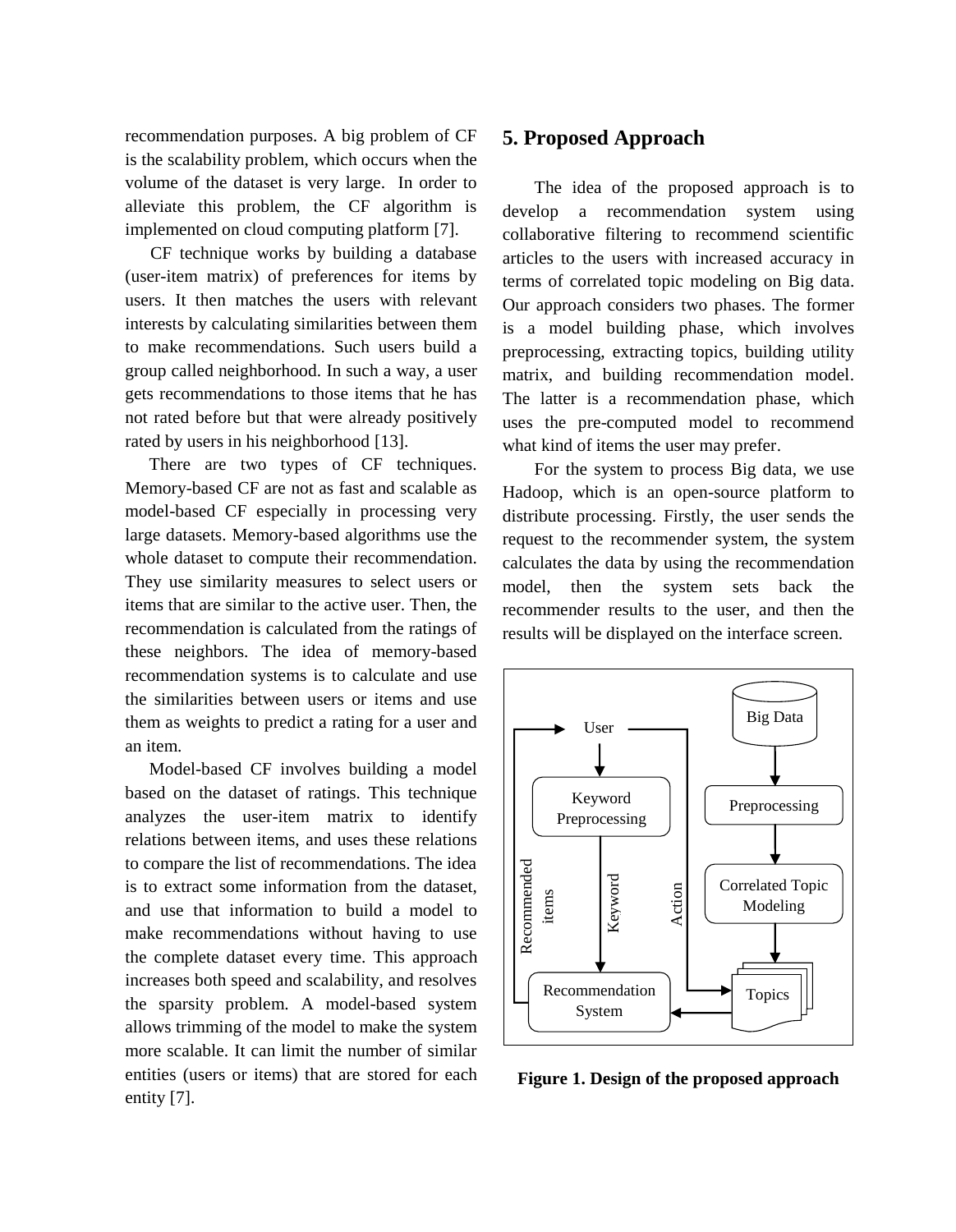#### **5.1. Model Building Phase**

#### **5.1.1. Preprocessing**

The large volume of data can demand preprocessing tasks for filtering data. Preprocessing is necessary if analytics is to yield trustworthy and useful results, and to speed up the recommendation. Most raw data, especially Big data, are not suitable for human consumption, but the information derived from the data is. The input to the preprocessing step is a large documents collection from a large number of domains, which is called the Big data. Preprocessing reduces the number of files that need to be subjected to detailed analysis by checking the extensions of files included in the collection. The output is a large set of documents containing only Portable Document Format (pdf) files.

### **5.1.2. Extracting Topics**

After preprocessing, topics are extracted from documents by utilizing correlated topic modeling (CTM) technique. The idea of correlated topic modeling is that every document is about several topics and that each word in the document can be associated with one of these topics. The topic representation of articles allows to make meaningful recommendations of articles before anyone has rated them. Once a set of topics have been extracted, where each topic contains the lists of the most probable words, the optimal number of topics must be evaluated to contain only the top coherence topics.

#### **5.1.3. Building Utility Matrix**

In this step, a utility matrix is constructed to build the recommendation model. The utility matrix, also known as users' preferences matrix,

offers known information about the degree to which a user likes an item. Without a utility matrix, it is almost impossible to recommend items. The utility matrix is discovered by implicitly monitoring the actions of user on the system – that is, to log the actions of user, which is known as the implicit rating. The preference of each user is monitored by the system in a way that a user clicked the item only if he has interest in it. Therefore, the value of 1 means that the user clicked the item. And 0 means that the user has not viewed the item. This sort of rating system has only one value (0 or 1). After collecting preferences of the user, item-based CF approach is used to produce recommendations for users.

#### **5.1.4. Building Recommendation Model**

This step computes the similarity between items and then select the most similar items. There are many techniques to compute similarity between items. In this approach, the Pearson correlation is used to compute similarity between two items. The co-rated cases are isolated to make the correlation computation accurate. The co-rated case means that both items are rated by the users. The correlation similarity between items  $i$  and  $j$  is given by (2)

$$
sim(i,j) = \frac{\sum_{u \in U} (R_{u,i} - \hat{R}_i)(R_{u,j} - \hat{R}_j)}{\sqrt{\sum_{u \in U} (R_{u,i} - \hat{R}_i)^2} \sqrt{\sum_{u \in U} (R_{u,j} - \hat{R}_j)^2}}
$$

where  $U$  is the set of users who both rated  $i$  and j,  $R_{u,i}$  is the rating of user u on item i, and  $\hat{R}_i$  is the average rating of the  $i<sup>th</sup>$  item [11].

#### **5.2. Recommendation Phase**

To perform recommendation, the user's keyword to be searched is entered to the recommendation system. Recommendation of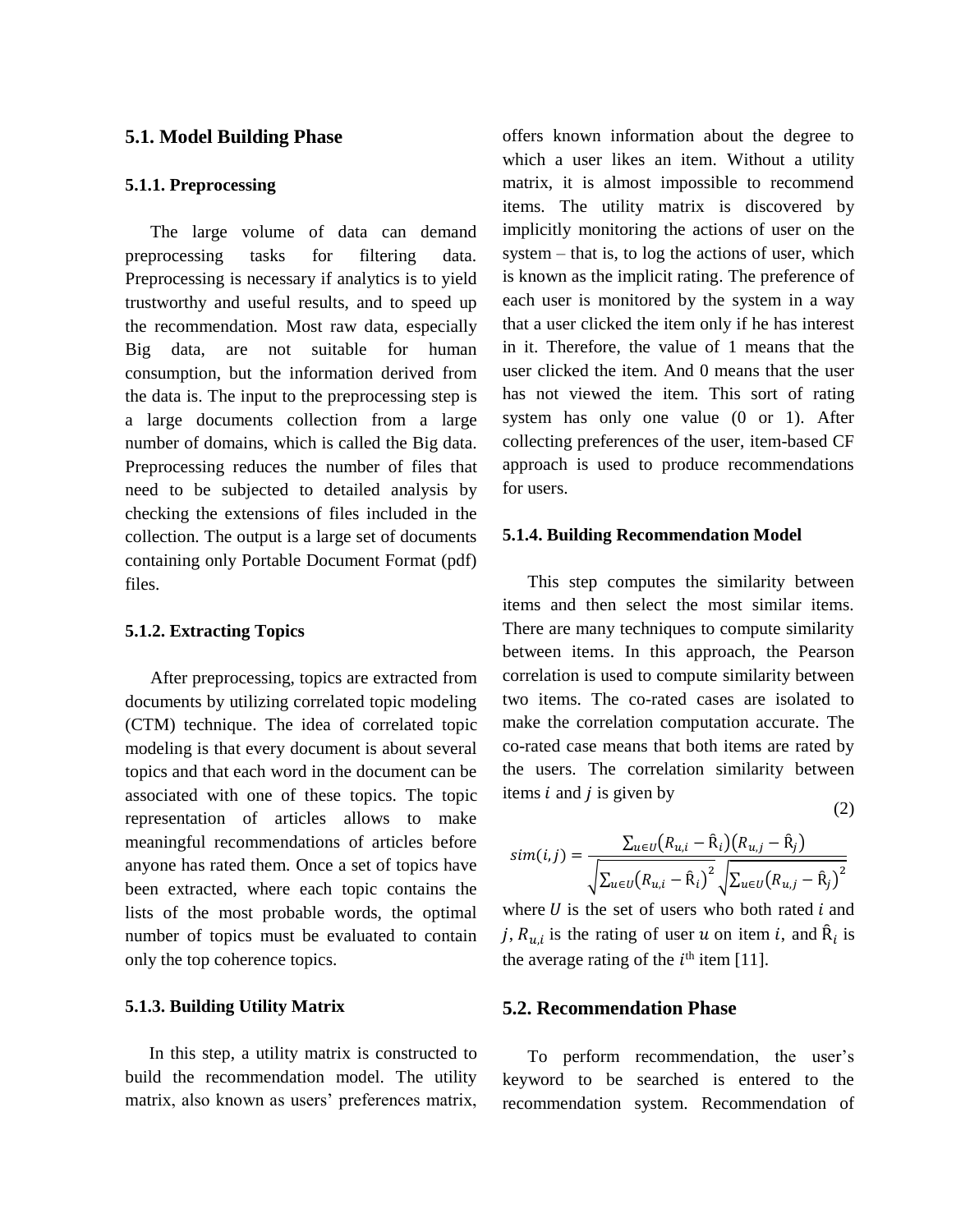items is computed by taking a weighted average of the target user's ratings on these similar items. Each rating is weighted by the corresponding similarity  $s_{i,i}$  between items *i* and *j*. The prediction of on an item  $i$  for a user  $u$  is given by

$$
P_{u,i} = \frac{\sum_{all \text{ similar items}, N}(s_{i,N} * R_{u,N})}{\sum_{all \text{ similar items}, N}(|s_{i,N}|)}
$$
(3)

where N is the similar item,  $S_{i,N}$  is

the similarity between *i* and *N*, and  $R_{u,N}$  is the rating of user  $u$  on  $N$  [11]. The output of the recommendation is a list of top items along with their top preferred articles that the user will like the most.

### **6. Conclusion and Future Works**

Big data is often heterogeneous, inter-related and untrustworthy. Due to the emergence of Big data, it becomes a difficult task to recommend the preferences for users. Thus, CF algorithms face the problem of large dataset and data sparsity in utility matrix, which describes the relation between users and items. In this paper, we have proposed a collaborative filtering method for recommending science-related articles. The proposed approach is intended to provide some advantages. First, it can be used to solve the scalability problem because the computation of recommendation is implemented in MapReduce framework that process large amounts of data in parallel. Second, the use of model-based collaborative filtering technique reduces the recommendation response time because model-based technique do not need to utilize the whole dataset every time to compute recommendations. Finally, correlated topic modeling technique able to recommend unseen and latent articles to the user, and thus increases the recommendation accuracy. There are still many further works that are needed to be done for better recommendation. Improving the recommendation accuracy on the sparse data will be one of our future works.

### **References**

[1] Blei, D. M. and Lafferty J. D., "A correlated topic model of Science", The Annals of Applied Statistics, Volume 1, No. 1, 2007.

[2] Chen, Z. and Liu, B., "Topic Modeling using Topics from Many Domains, Lifelong Learning and Big Data", Proceedings of the  $31<sup>st</sup>$  International Conference on Machine Learning, Beijing, China, 2014.

[3] Dumbill, E., "What is Big data?" January 2012. <http://strata.oreilly.com/2012/01/what-is-big-data.html> [4] Fan, W. and Bifet, A., "Mining Big Data: Current Status, and Forecast to the Future", SIGKDD Explorations, Volume 14, Issue 2, 2013.

[5] Hansmann, T. and Niemeyer, P., "Big Data – Characterizing an Emerging Research Field using Topic Models", International Joint Conferences on WI and IAT, IEEE, 2014.

[6] Huang, J. and Malisiewicz, T., "Correlated Topic Model Details".

[7] Isinkaye, F. O., Folajimi, Y. O. and Ojokoh, B. A., "Recommendation systems: Principles, methods and evaluation", Egyptian Informatics Journal, 2015.

[8] Marr, B., "Big Data: The 5 Vs Everyone Must Know", March 2014. [https://www.linkedin.com/pulse/](https://www.linkedin.com/pulse/%2020140306073407-64875646-big-data-the-5-vs-everyone-must-know.html)  [20140306073407-64875646-big-data-the-5-vs-](https://www.linkedin.com/pulse/%2020140306073407-64875646-big-data-the-5-vs-everyone-must-know.html)

[everyone-must-know.html](https://www.linkedin.com/pulse/%2020140306073407-64875646-big-data-the-5-vs-everyone-must-know.html)

[9] [McNulty,](http://dataconomy.com/author/eileen-mcnulty/) E., "Understanding Big Data: The Seven V's", [May 2014.](http://dataconomy.com/seven-vs-big-data/) [http://dataconomy.com/seven-vs-big](http://dataconomy.com/seven-vs-big-data.html)[data.html](http://dataconomy.com/seven-vs-big-data.html)

[10] Pandey, S. and Kumar, T. S., "Customization of Recommendation System using Collaborative Filtering Algorithm on Cloud using Mahout", International Journal of Research in Engineering and Technology, May 2014.

[11] Sarwar, B., Karypid, G., Konstan, J. and Riedl, J., "Item-based Collaborative Filtering Recommendation Algorithms", WWW10, May 2001.

[12] Singh, N., Garg, N. and Mittal, V., "Big Data – insights, motivation and challenges", International Journal of Scientific & Engineering Research, Volume 4, Issue 12, December 2013.